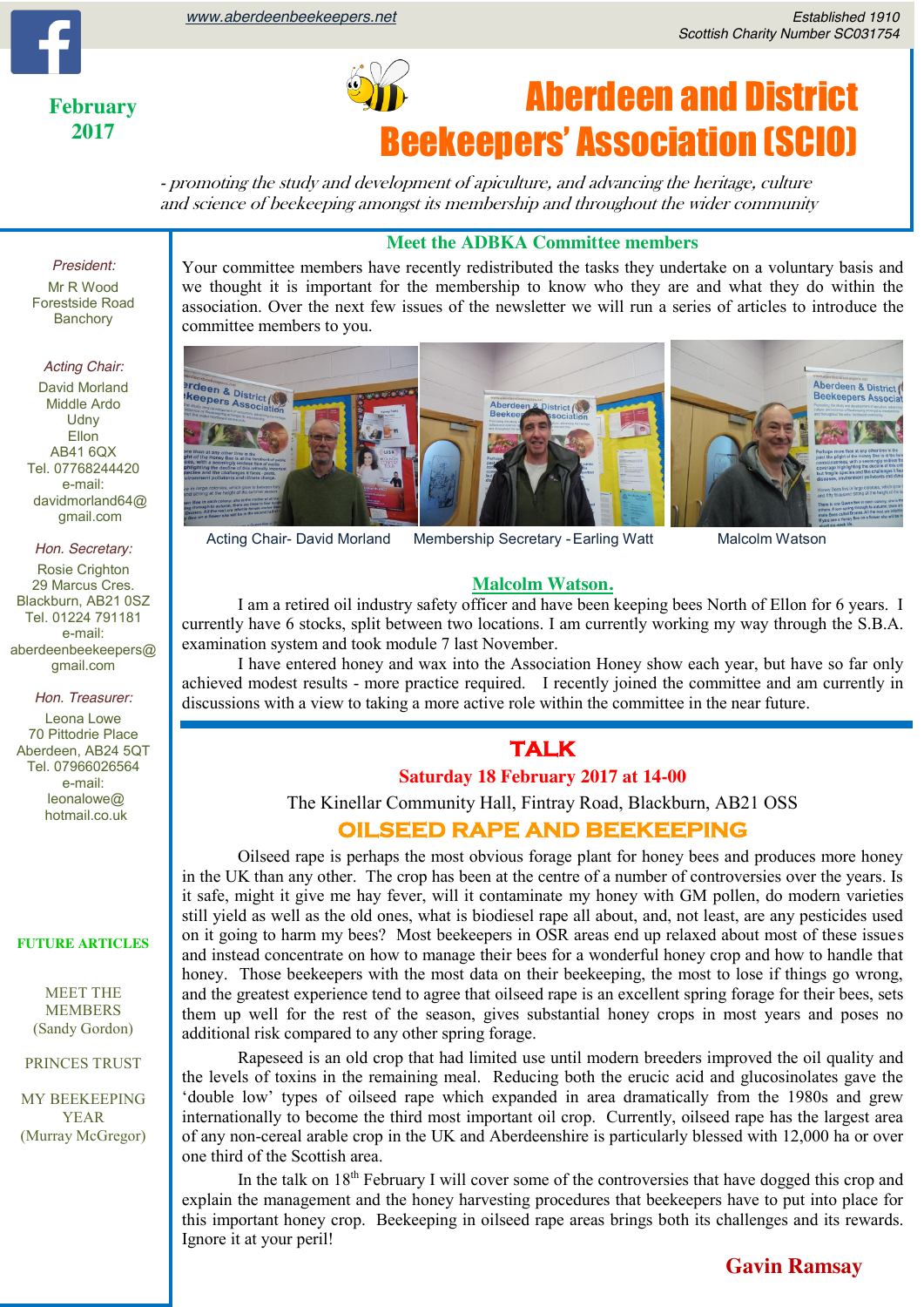#### Page 2 of 4

# Members' Events



#### Launch of Scottish Native Honey Bee Society Saturday 1 April 2017 – 10.00 to 16.30 hours The Lovat Hotel, Perth

£35pp to include 2017 membership booking available from mid-February – see www.snhbs.scot Kate Atchley has been kind enough to prepare an article for February edition of our newsletter.

SPRING 2017 LECTURE SERIES To be held at Aberdeen Grammar School Skene St,

Aberdeen AB10 1HT.

16 February - The biology of the bee

23 February - The beehive

02 March - What do I need to keep bees?

09 March - The products of the hive

16 March - Help! There's something wrong with my bees!

23 March - The beekeeping year

Starting each evening at 7.30pm, the six-week programme will cost £15, payable on the first evening of attendance.

The programme is ideal for those thinking about starting out beekeeping, but would also be of interest to novices preparing to take the next step, or even experienced beekeepers wishing to update their knowledge.

It is our intention to offer attendees the opportunity to take part in hands-on beekeeping sessions at our Crathes apiary on the conclusion of the programme.

**NO NEED TO BOOK. JUST TURN UP.**

#### royal highland show **will be held in Ingliston, Edinburgh and will take place from 22 - 25th June.**

The SBA participate in the show with a large display tent which showcases entries of honey, waxes, candles etc as well as the normal honey tasting and candle rolling opportunities. The ADBKA would like to consider an entry to the show - either individual entries from members or an overall display entry by the association. Details of how this would be co-ordinated will be advised after discussions with the SBA however any member who would be keen to provide an entry for the show can start to consider what type of entry would be submitted. There is always a call for volunteers to help with the running of the Honey Tent and that is a great opportunity for meeting like minded people and seeing all of the great entries. Look out for more info on the above.

Joan Gilbert-Stevens

#### **TURRIFF SHOW** will be held this year over the weekend

Sunday 30th - Monday 31st July.

ADBKA will be there as normal providing information on Beekeeping along with honey tasting and purchase of produce from the local honey suppliers. The industrial section has a Honey Competition and all of the details can be found on the show website with all entries to be advised to the Secretary of the Show on their official entry forms no later than Saturday 8th July. Entry to the honey section is free and members are welcome to submit items for judging. As per previous years there will be a request for assistance during the two days to help with the honey tasting and sales. Look out for more info in future newsletters.

Joan Gilbert-Stevens

## **The Scottish Beekeepers' Association**

will be holding their annual convention over the

**weekend 8 - 10th September** with the venue being

**at Ayr Racecourse**.

Details of this event will be well publicised on their website and monthly magazines.

Joan Gilbert-Stevens

#### *MEMBERS' ADVERTS*

#### **BEES FOR SALE.**

We have 7 colonies in all and after the first spring inspection they will be available for sale. We've also got lots of empty hives and parts of hives etc. Our bees are all in poly hives but we have spare wooden hives as well.

Contact Bill and Rosemary Legge Tel: 019755 81239, The Manse, Muir of Fowlis, Alford, AB33 8JU.

#### **BEES FOR SALE.**

I have three colonies which were all treated for varroa at the end of last year. Good strong stocks. Contact Sandy Watson Tel: 07856653419 or landline 01224868370.

#### **OXALIC ACID NEEDED**

If anyone has any spare oxalic acid to treat our 2 hives (for which we would be happy to pay for). Please contact Rob and Helen Rowe Tel: 07733 421385 or email: [robandhelenrowe78@gmail.com](mailto:robandhelenrowe78@gmail.com)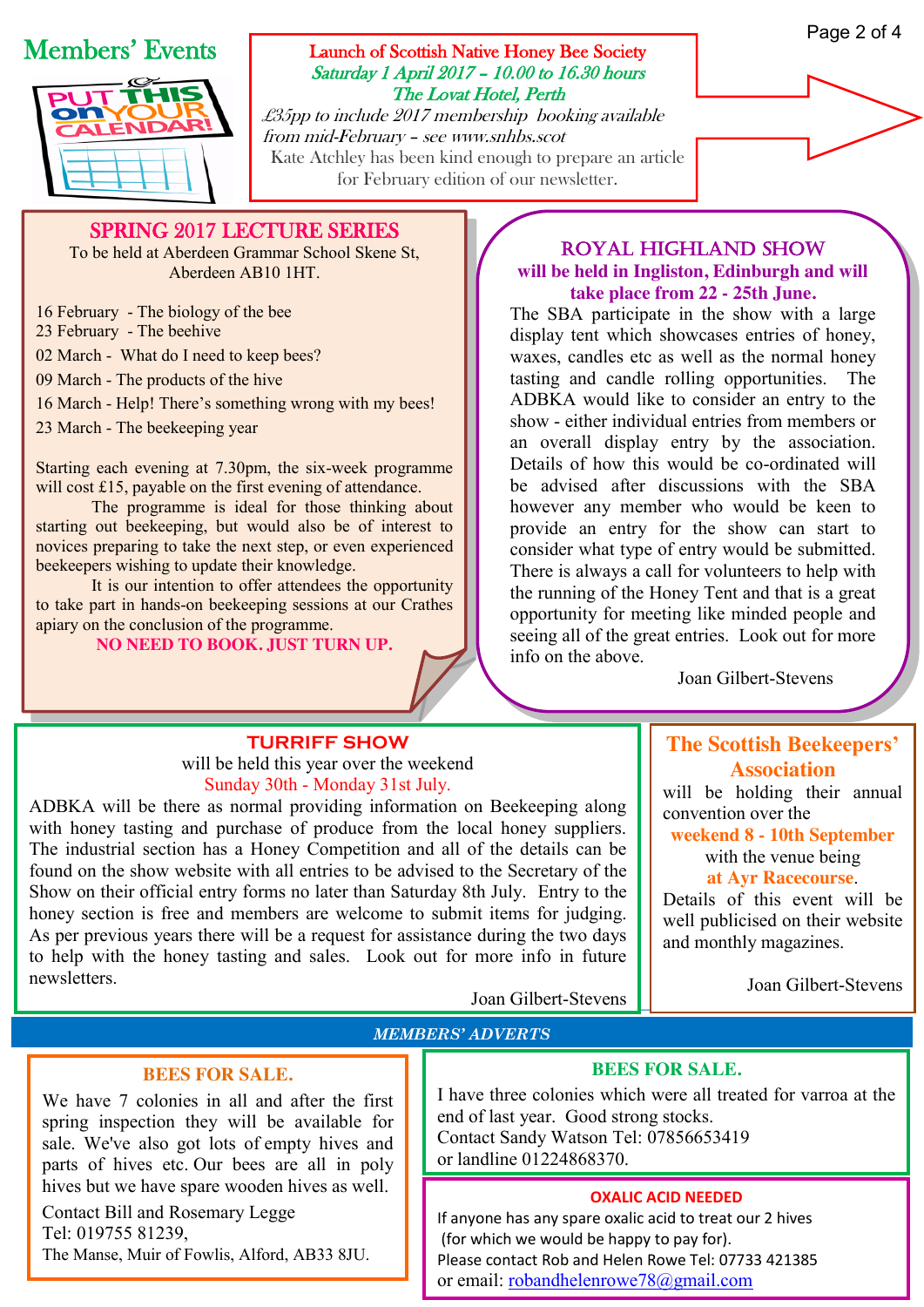#### **Launch of Scottish Native Honey Bee Society**

The granting of reserve status in 2013, to protect Andrew Abrahams' native bees on Colonsay and Oronsay; the wish to avoid importing bees given the threat of small hive beetle; the commissioning by the Scottish Government of Gavin Ramsay's research into Restocking Honey Bee Colonies in Scotland, published in 2015: all these have contributed to a growing interest among beekeepers in breeding local stock and in our native dark bee, Apis mellifera mellifera, in particular. This is the sub-species which gradually moved north through western Europe after the last ice age.

The decision to launch the new native bee society built slowly from online discussions on the Scottish beekeepers forum (SBAi) and in various gatherings over the last few years. Some of us got together at the 2015 SBA autumn convention, and that nucleus invited others known to us to form a 12-person team to share skills and effort to prepare the launch.

We see the need for a concerted effort in Scotland to preserve and promote our native honey bee which is under threat from breeding with non-indigenous bees in a similar way to the Scottish wildcat, now the focus of significant conservation effort. Some of our inspiration comes from witnessing the enthusiasm and action stimulated in Ireland by relatively recent forming of the Native Irish Honey Bee Society.

#### **SNHBS's aims**

Our provisional aims and objectives are 'to promote the conservation, maintenance, breeding, study and widespread reintroduction of the Scottish native honey bee, Apis mellifera mellifera.' These aims will be discussed and refined with those who attend our launch meeting when we will also seek feedback on the type of events and activities of most value to members and interested beekeepers.

Andrew Abrahams will give a talk on ""Why we should bother about Native Bees" and there will be short 'soapbox' sessions from beekeepers around Scotland sharing about their local or research activities. Participants will learn about the appearance and attributes of the native bee and its current distribution in Scotland. The day will offer time for group discussion and networking with like-minded beekeepers, some of whom we hope will join the founding group to contribute to the society's early years.

We hope to encourage beekeepers and groups of beekeepers to improve stocks locally and make them available to the beekeeping community. For the first time, there will be a means for beekeepers sympathetic to keeping native honey bees to: come together; learn from each other; exchange breeding lines; promote native honey bees in the media; and influence government and regulators. We anticipate that workshops on breeding and queen raising will be part of our activities and that we hope that the organisation will produce a regular publication. The scale of the ambition of the new society will, to a large extent, be governed by the new membership at the first meeting. We see our activities as complementing those of the Scottish Beekeepers Association, the main organisation for all beekeepers in Scotland.



#### **Sustainable beekeeping**

We strongly support the sustainability of beekeeping and to promote this, beekeepers need to possess the skills to maintain and propagate their own stocks and know how to minimise their winter losses. Relying on high volumes of imports to satisfy a demand from inattentive beekeepers who lose their stocks due to Varroa, inappropriate feeding or poor swarm control do little to help the cause of beekeeping. Importation also risks the spread of additional bee pathogens or new strains of pathogens. This risk is borne by the whole beekeeping community and not simply those importing or using imported stocks.

We invite all those interested in native and near-native bees in Scotland, and the sustainability of our craft without imports, to attend our launch day and share in the interactions we plan. Membership of SNHBS is also being available for those who cannot be with us on 1 April but wish to be involved from day 1.

Please contact me if you need further information … and I very much look forward to meeting some of you on 1st April.